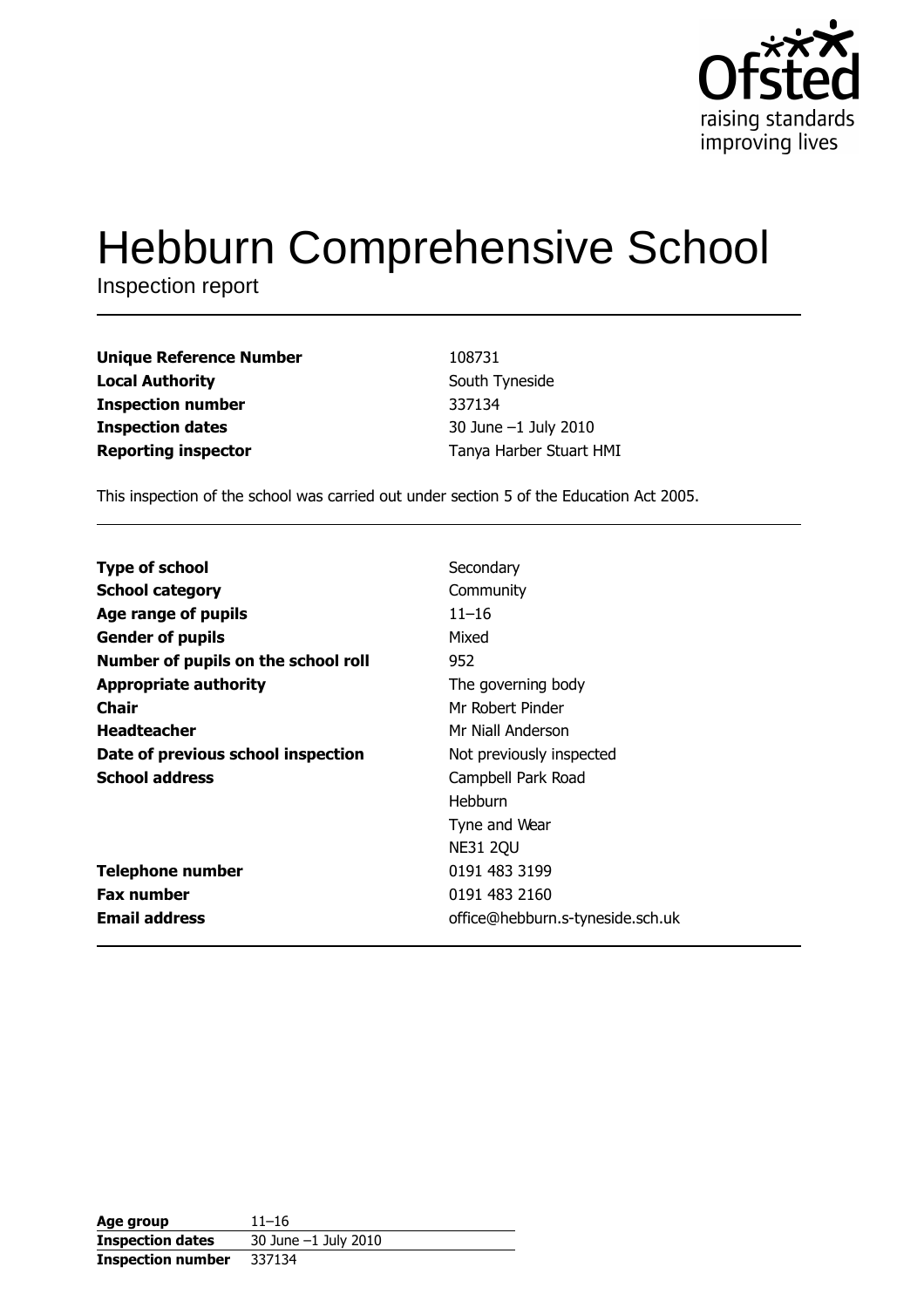The Office for Standards in Education, Children's Services and Skills (Ofsted) regulates and inspects to achieve excellence in the care of children and young people, and in education and skills for learners of all ages. It regulates and inspects childcare and children's social care, and inspects the Children and Family Court Advisory Support Service (Cafcass), schools, colleges, initial teacher training, work-based learning and skills training, adult and community learning, and education and training in prisons and other secure establishments. It rates council children's services, and inspects services for looked after children, safequarding and child protection.

Further copies of this report are obtainable from the school. Under the Education Act 2005, the school must provide a copy of this report free of charge to certain categories of people. A charge not exceeding the full cost of reproduction may be made for any other copies supplied.

If you would like a copy of this document in a different format, such as large print or Braille, please telephone 08456 404045, or email enquiries@ofsted.gov.uk.

You may copy all or parts of this document for non-commercial educational purposes, as long as you give details of the source and date of publication and do not alter the documentation in any way.

Royal Exchange Buildings St Ann's Square Manchester M2 7LA T: 08456 404045 Textphone: 0161 618 8524 E: enquiries@ofsted.gov.uk W: www.ofsted.gov.uk © Crown copyright 2010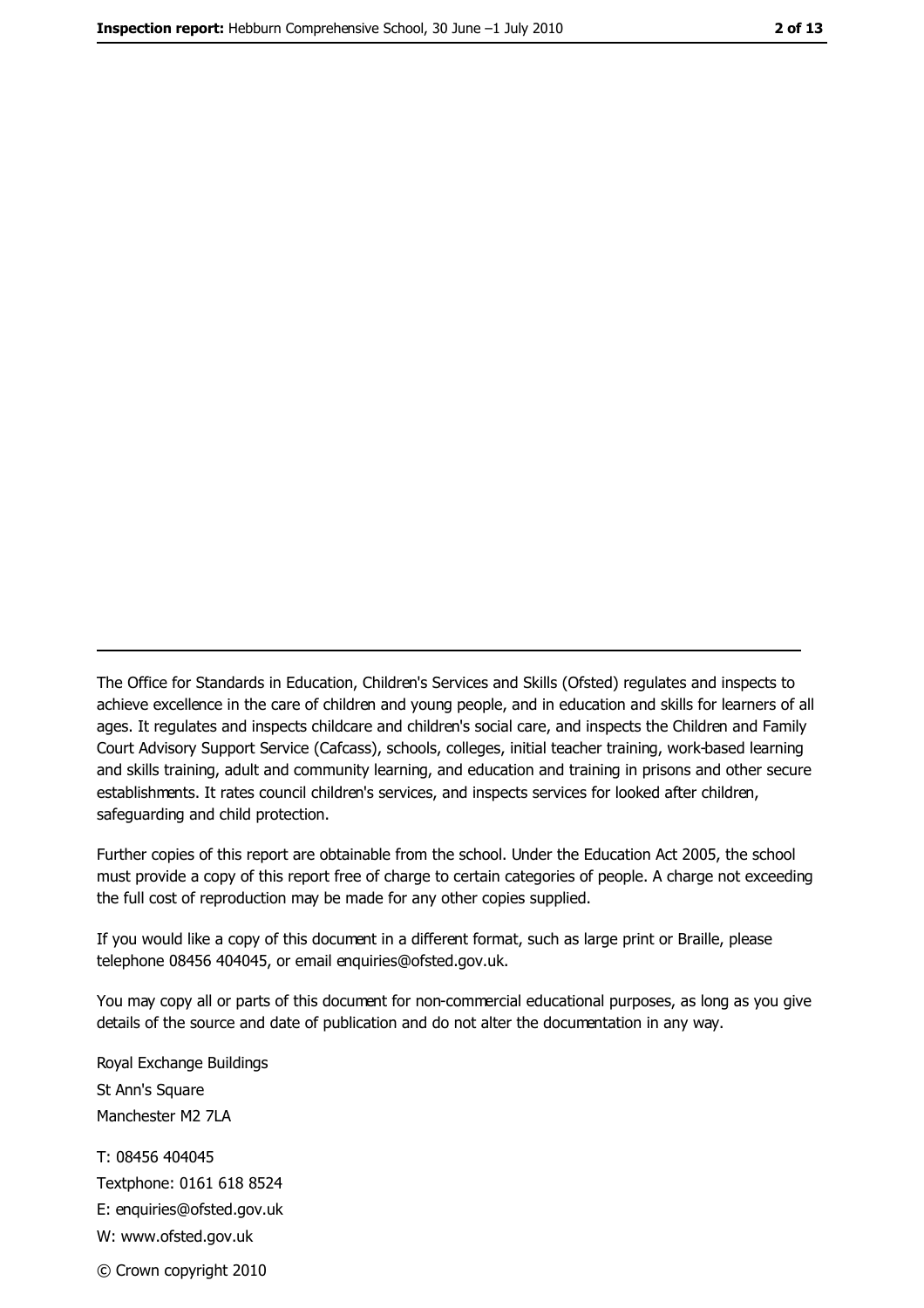# **Introduction**

This inspection was carried out by one of Her Majesty's Inspectors and four additional inspectors. Inspectors saw 28 lessons and observed 28 teachers; seven of these observations were carried out jointly with members of the extended senior leadership team. Meetings were held with the chair of governors, members of the school's staff and groups of students. Inspectors observed the school's work and looked at the school improvement plan, minutes of meetings including governors' meetings, documentation concerning the management of students' behaviour, and data concerning levels of attainment and achievement. The inspectors also took into consideration the 151 responses to the parental questionnaire, the 187 responses to the students' questionnaire and the 43 responses to the staff questionnaire.

The inspection team reviewed many aspects of the school's work. It looked in detail at the following:

- the levels of attainment reached by students in the school, especially in the two  $\blacksquare$ core subjects of mathematics and English
- the effectiveness of the leaders and managers in raising the attainment of the  $\blacksquare$ students and increasing the progress that they make, particularly in mathematics and English
- the effectiveness of the changes made to teaching, the curriculum, and to care,  $\blacksquare$ guidance and support to help those students at risk of exclusion.

# Information about the school

Hebburn Comprehensive School is an average sized school mainly serving the wards of Hebburn North, Monkton and Hebburn South. The vast majority of the students are of White British heritage and very few students speak English as an additional language. The proportion of students with special educational needs and/or disabilities is smaller than average, as is the proportion of students who have a statement of special educational needs. The school has specialist status in mathematics and computing. It is an Investor in People and is in the process of being refurbished.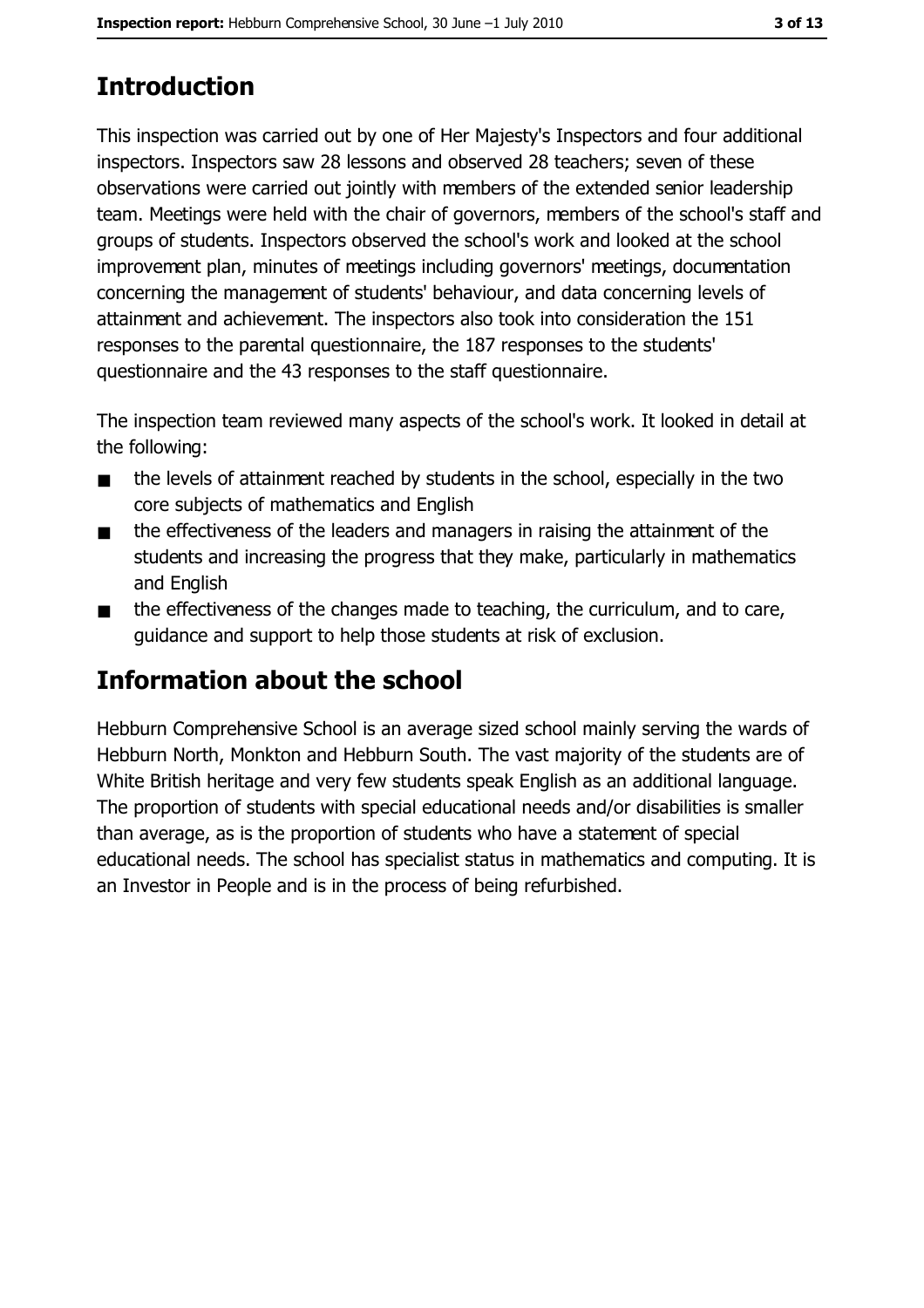# **Inspection judgements**

# Overall effectiveness: how good is the school?

# The school's capacity for sustained improvement

# **Main findings**

Hebburn Comprehensive School is a satisfactory school with good features. The care, guidance and support offered to the students are good and, combined with the good curriculum, are making a positive impact on improving outcomes for students. The transition arrangements the school has in place to support the students, in particular for those transferring from primary schools and those leaving at the end of Year 11, are strong. The vast majority of parents, carers and students agreed that the students are well-prepared for their futures.

In 2009, the students in Year 11 left the school with levels of attainment which were significantly above the national average in terms of the proportion who achieved five or more GCSE passes at grades A\* to G. However, the proportion who left the school with five A\* to C grades at GCSE, including mathematics and English, was significantly below the national average. Although these results, taking into account the students' starting points, show that the students made satisfactory progress overall, their progress in English was significantly less than would be expected. Leaders and managers took swift and decisive action with respect to these results. These actions mean that the proportion of students leaving the school in 2010 with five  $A^*$  to C grades including English and mathematics will rise, if students perform as expected. Students with special educational needs and/or disabilities make the same progress as their peers. Evidence gathered during the inspection indicates that students' overall attainment is broadly average and students make satisfactory progress between Year 7 and Year 11.

Teaching is satisfactory overall but there is too much variation in the quality especially in the core subjects of English and mathematics. In too many lessons, data are not used effectively enough to plan lessons and to provide activities which meet the needs and the interests of the students. This means that the progress the students make is limited to satisfactory. The curriculum has been recently adapted at Key Stage 4 and overall it is good. The range of courses on offer has, because of the good use of partnerships, increased. These courses better suit the students.

The headteacher and extended senior leadership team are pivotal in clearly articulating their vision to raise students' aspirations and attainment. The leaders and managers, at all levels, are fully aware of the strengths and weaknesses of the school: self-evaluation is honest and evaluative. Actions taken have resulted in improved outcomes for students: attainment has risen, attendance has improved, the number of exclusions has fallen considerably and the proportion of students not in education, training or employment when they leave the school has also fallen. However, the monitoring of some of these actions, especially with respect to improving the day-to-day quality of teaching, is not rigorous enough to enable the students to make better than satisfactory

| 3 |  |
|---|--|
|   |  |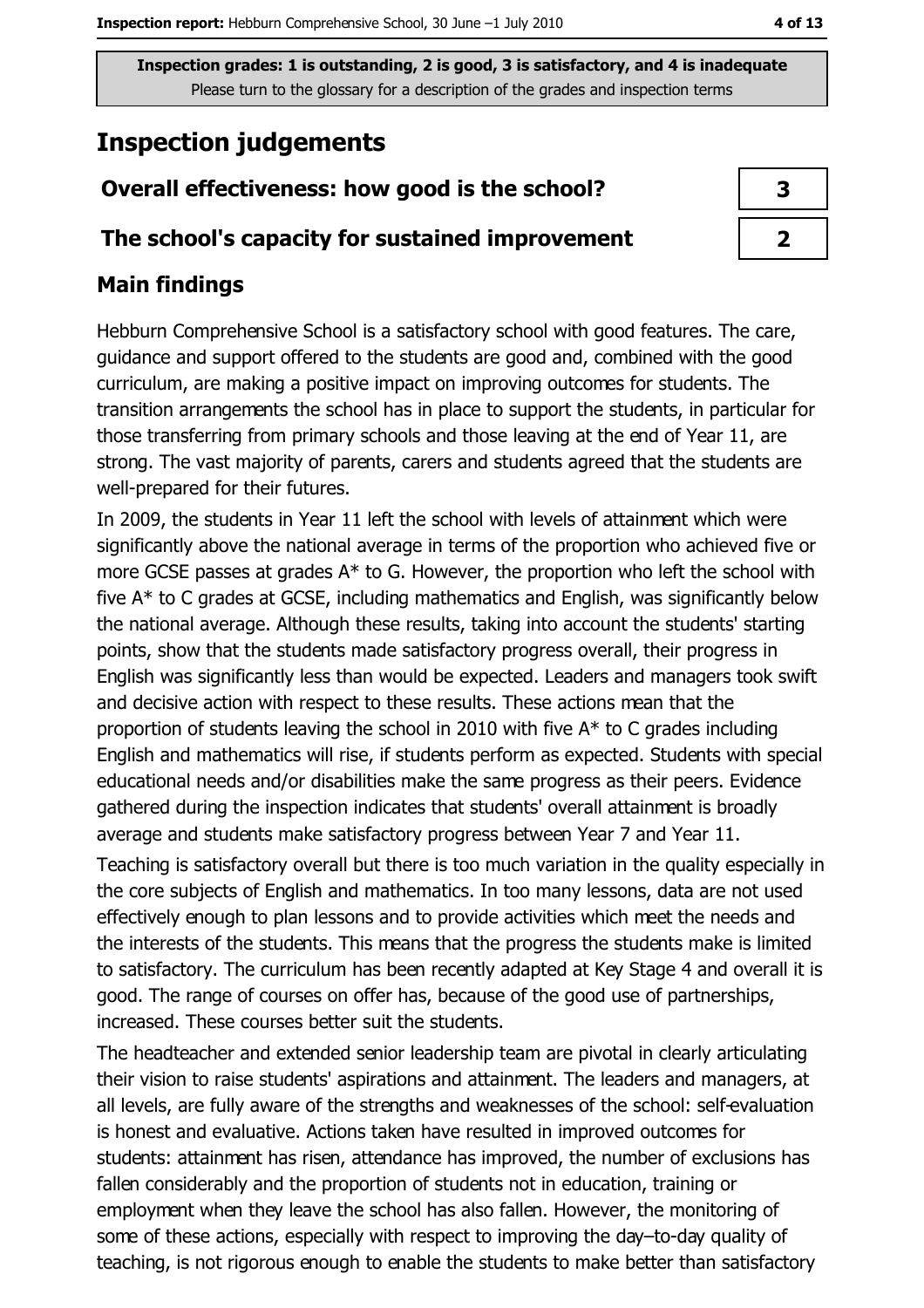progress. The governors are actively involved in the strategic leadership of the school; they challenge and support the leaders and managers well. The school is in a good position to move forward in further improving outcomes for students and its capacity to improve is good.

# What does the school need to do to improve further?

- Ensure that all students make at least good progress by: п
	- improving the consistency and quality of teaching especially in the core subjects of mathematics and English
	- using data to plan lessons and to structure learning to meet the needs and interests of all the students.
- Improve the effectiveness of leadership and management of teaching by:
	- ensuring that monitoring is rigorous, regular and focused on outcomes for students, especially with respect to improving the day-to-day quality of teaching.
- About 40% of the schools whose overall effectiveness is judged satisfactory may  $\blacksquare$ receive a monitoring visit by an Ofsted inspector before their next section 5 inspection.

## **Outcomes for individuals and groups of pupils**

Students enter the school with levels of attainment which are broadly in line with the national average. Over the past three years, levels of attainment have risen and are now broadly average. This means that all students, including those with special educational needs and/or disabilities, make satisfactory progress overall. In the school's specialist subject of mathematics the students make satisfactory progress. In the specialist subject of information and communication technology the students met the targets set in 2009. In lessons observed, the progress that the students made varied considerably. In some lessons they made good progress. In others, progress was limited because data was not used effectively to plan learning.

Around the school and in the social areas students treat each other and members of staff with respect. Over the past year, the school has put in place new strategies for dealing with behaviour and as a result the number of exclusions, and the number of days lost due to exclusions, have fallen considerably. Students' behaviour has improved and is good. The number of incidents of bullying is low and the students are confident that those that do occur are dealt with quickly and fairly. Consequently, students feel safe.

In the last inspection, attendance was inadequate; the whole school community has worked hard to improve attendance and it is now above average. The students have a good understanding of the need to adopt healthy lifestyles and their participation in extra-curricular activates is high. Students make an active contribution to their local community. Of particular note is the 'active citizen' project in Year 10 which all students

3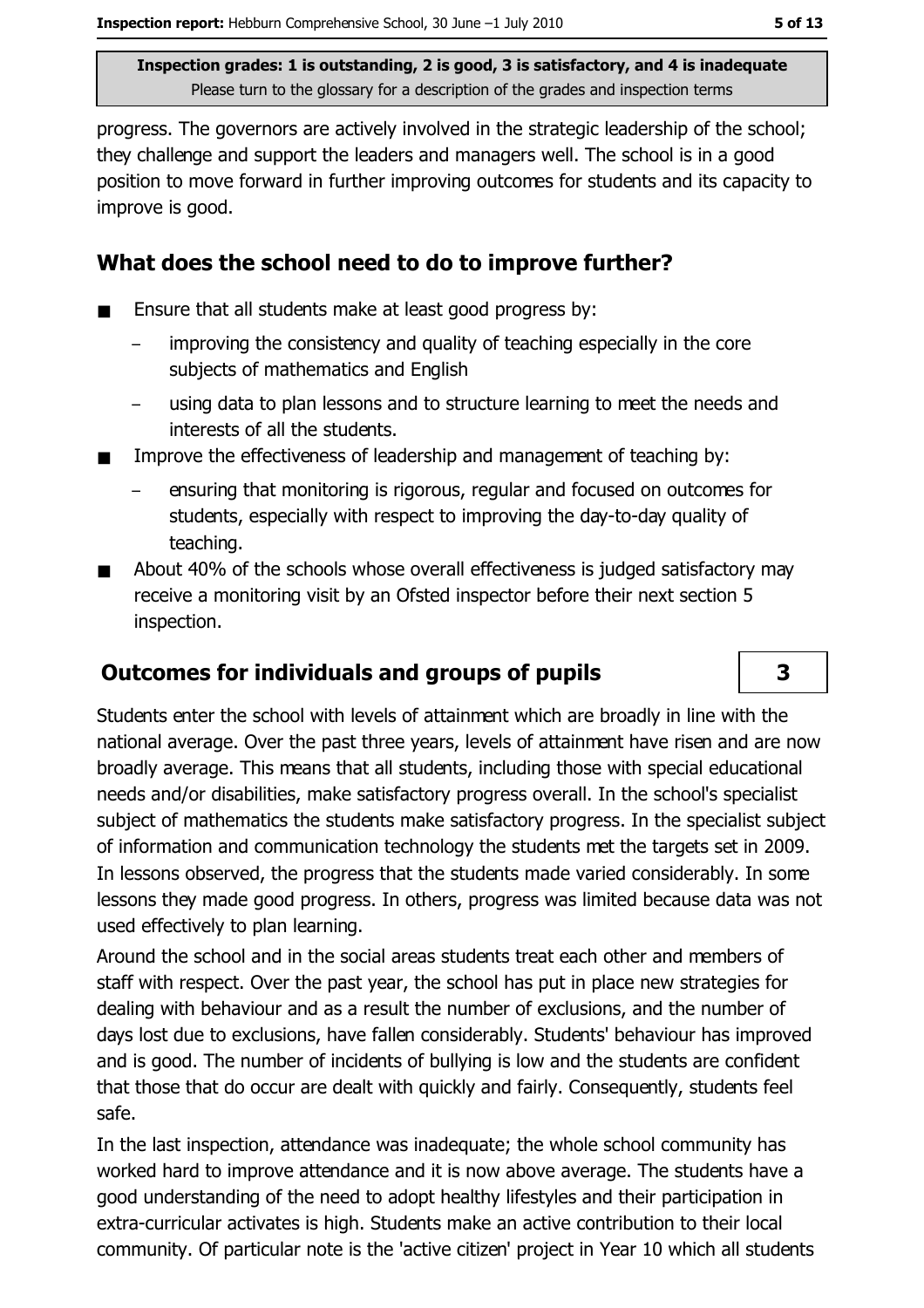are involved in.

These are the grades for pupils' outcomes

| Pupils' achievement and the extent to which they enjoy their learning                                                     |   |
|---------------------------------------------------------------------------------------------------------------------------|---|
| Taking into account:<br>Pupils' attainment <sup>1</sup>                                                                   | 3 |
| The quality of pupils' learning and their progress                                                                        | 3 |
| The quality of learning for pupils with special educational needs and/or<br>disabilities and their progress               | 3 |
| The extent to which pupils feel safe                                                                                      |   |
| <b>Pupils' behaviour</b>                                                                                                  |   |
| The extent to which pupils adopt healthy lifestyles                                                                       |   |
| The extent to which pupils contribute to the school and wider community                                                   |   |
| The extent to which pupils develop workplace and other skills that will<br>contribute to their future economic well-being |   |
| Taking into account:<br>Pupils' attendance <sup>1</sup>                                                                   |   |
| The extent of pupils' spiritual, moral, social and cultural development                                                   |   |

## How effective is the provision?

In the good lessons there is a brisk pace, Carefully designed resources challenge the more-able and support those students who need more help. Teachers' questioning is effective and ensures that the students extend their answers and justify their points of view. However, in too many lessons assessment data are not used effectively enough to plan different activities and tasks which meet the needs and interests of all the students. This means that the students are all asked to complete the same work. Some students find the work too difficult, others are not challenged by it. In these lessons, the students make only satisfactory progress. Although there is some good marking which gives clear quidance to the students about what they have to do to improve their work, this good practice is not consistent across all subjects. The use of assessment data is much stronger in Key Stage 4 than in Key Stage 3.

Teaching assistants are effectively managed and deployed in lessons. They support students with special educational needs and/or disabilities unobtrusively and enable

The grades for attainment and attendance are: 1 is high; 2 is above average; 3 is broadly average; and 4 is low.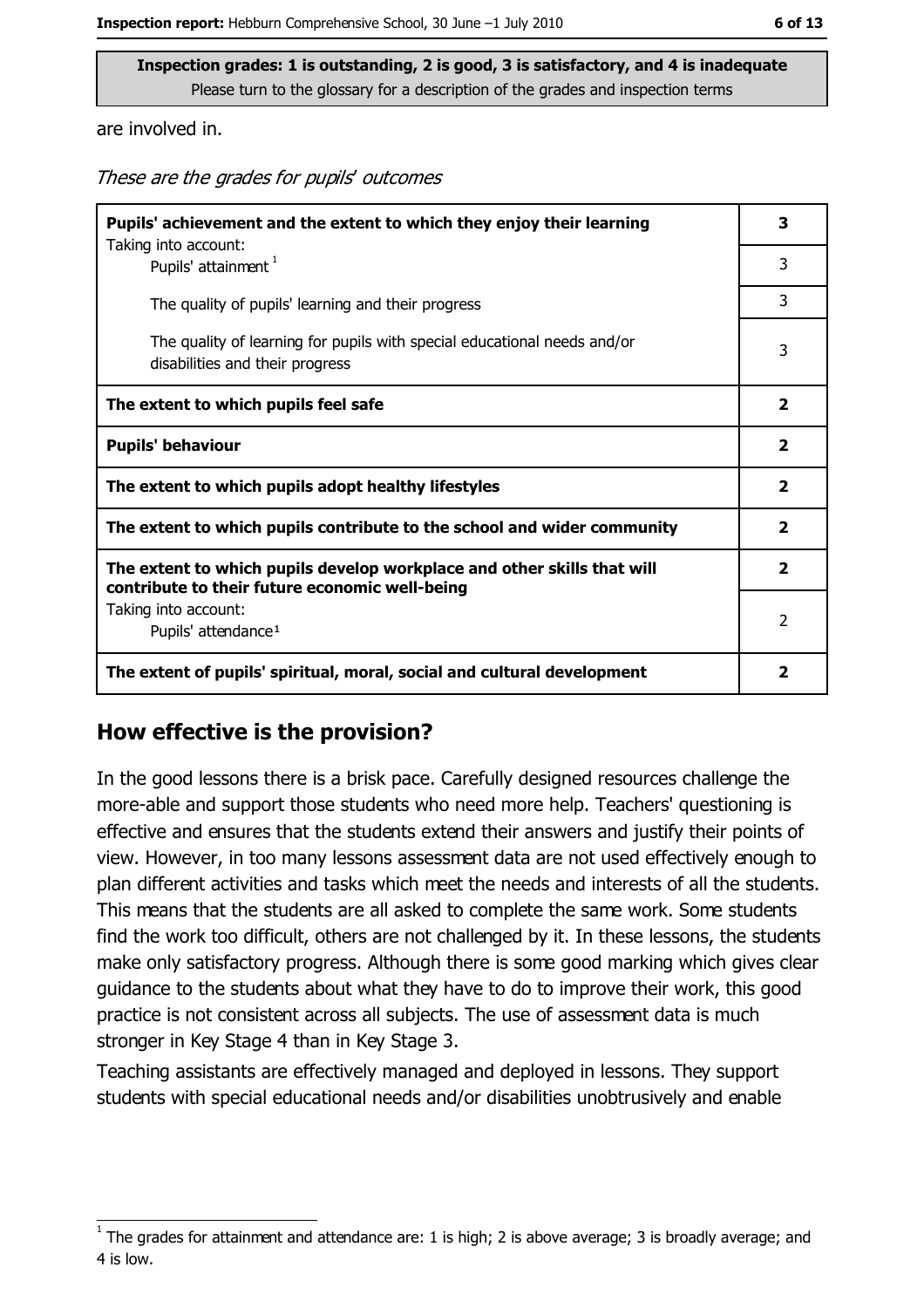them to make satisfactory progress.

The recently reviewed curriculum at Key Stage 4 has had a very positive impact on those students at risk of exclusion. The courses provided in conjunction with other educational establishments have motivated the students, improved their behaviour and attendance, and are contributing to them making progress.

Care, quidance and support are good. The support given to students at the key points of their education, such as when they leave or join the school, is very effective. Support given to Year 11 has reduced the proportion of students who are not in education, employment or training after they leave school. The new and effective systems for managing behaviour, including the provision of the 'amber room', have had a positive impact on improving behaviour in the school. The support for students is carefully targeted and this has enabled students to overcome significant barriers to their learning.

These are the grades for the quality of provision

| The quality of teaching                                                                                    | 3 |
|------------------------------------------------------------------------------------------------------------|---|
| Taking into account:<br>The use of assessment to support learning                                          |   |
| The extent to which the curriculum meets pupils' needs, including, where<br>relevant, through partnerships |   |
| The effectiveness of care, guidance and support                                                            |   |

#### How effective are leadership and management?

Leaders and managers know the strengths and weaknesses of the school; the self-evaluation is honest and evaluative. In the past year, leaders have taken many actions which have had a positive impact on outcomes for students. For example, the more varied curriculum has contributed to engaging a greater number of students, reducing exclusion rates and increasing the level of attendance. They also responded quickly to the under achievement in English in 2009. Although there is a comprehensive monitoring system for teaching, it is not rigorous or regular enough. Monitoring is not always focused on the outcomes that students achieve by the end of each lesson. This means that the day-to-day teaching is not good enough to ensure that the students make good progress.

Governors are very actively involved in the strategic leadership of the school. They are rigorous in their monitoring of the school and hold the leaders and managers to account. Satisfactory safeguarding policies and procedures are in place. The promotion of equal opportunities is satisfactory. Over time, progress has been made in closing the attainment gap between different groups of students.

The school has a wide range of good partnerships to develop the curriculum and the support it is able to offer all students. These partnerships are strongly contributing to the improving outcomes for students. The school has a good understanding of its local and national context. There is a comprehensive plan in place to develop community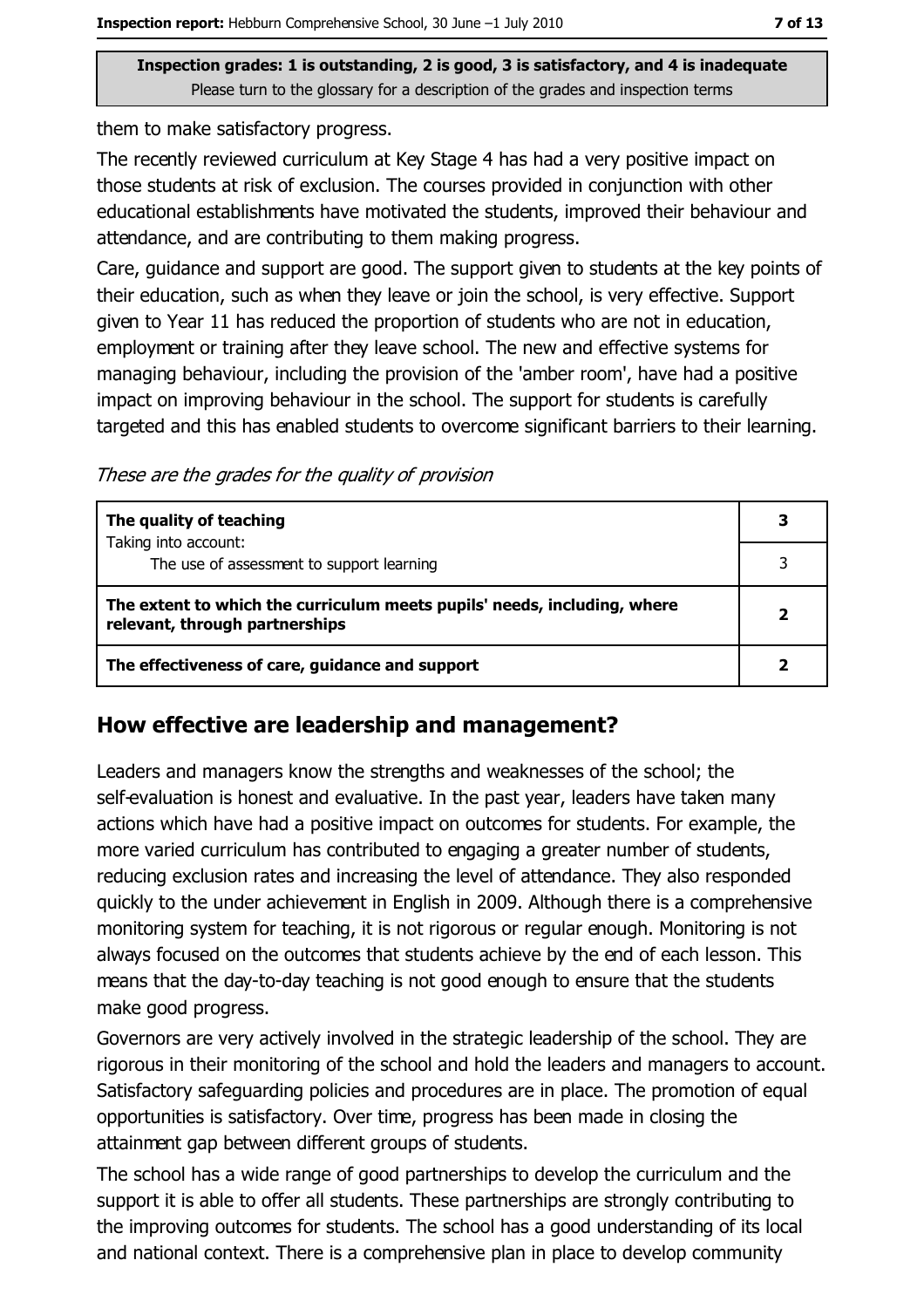cohesion. One highlight of this is the formation of the Hebburn Learning Partnership for adults and families which is supporting well the learning of people in the local community. Partnerships with parents and carers are a strength of the school. The headteacher views links with parents and carers as the key to improving the progress the students make and there is regular and effective communication, collaboration and consultation between the school and families, which is appreciated by parents and carers.

These are the grades for leadership and management

| The effectiveness of leadership and management in embedding ambition and<br>driving improvement                                                                     |                         |
|---------------------------------------------------------------------------------------------------------------------------------------------------------------------|-------------------------|
| Taking into account:<br>The leadership and management of teaching and learning                                                                                      | 3                       |
| The effectiveness of the governing body in challenging and supporting the<br>school so that weaknesses are tackled decisively and statutory responsibilities<br>met |                         |
| The effectiveness of the school's engagement with parents and carers                                                                                                | $\overline{\mathbf{2}}$ |
| The effectiveness of partnerships in promoting learning and well-being                                                                                              | $\overline{\mathbf{2}}$ |
| The effectiveness with which the school promotes equality of opportunity and<br>tackles discrimination                                                              | 3                       |
| The effectiveness of safeguarding procedures                                                                                                                        | 3                       |
| The effectiveness with which the school promotes community cohesion                                                                                                 | $\overline{\mathbf{2}}$ |
| The effectiveness with which the school deploys resources to achieve<br>value for money                                                                             |                         |

## **Views of parents and carers**

The 151 parents and carers who responded to the questionnaire were overwhelmingly supportive of the school. They stated that the school supports their children at critical times of their education. They were in strong support of the school in its efforts to meet their children's particular needs. Parents and carers thought that the school took account of their suggestions and concerns. They also felt that the school was well led. The inspectors agreed with these views.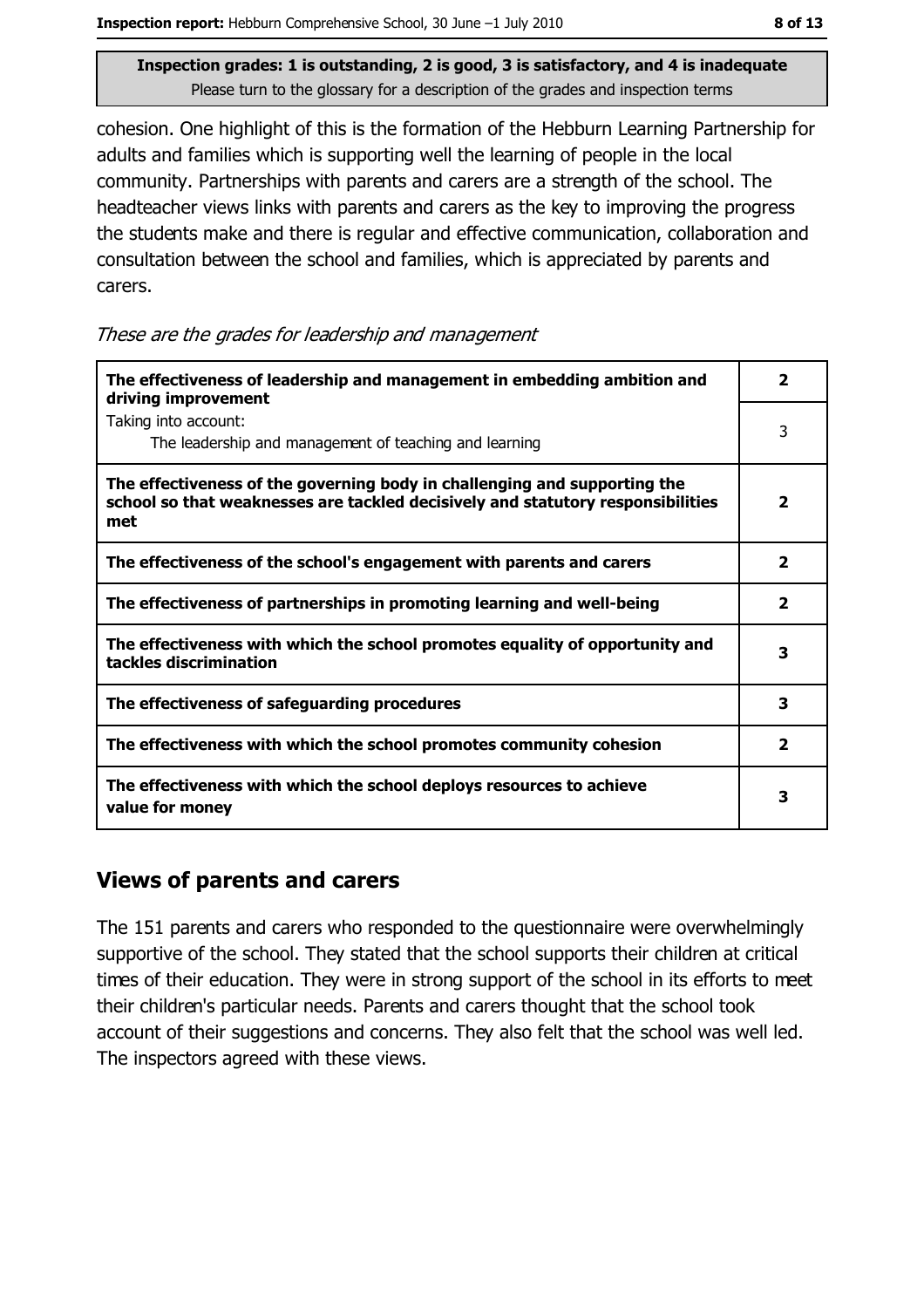# Responses from parents and carers to Ofsted's questionnaire

Ofsted invited all the registered parents and carers of pupils registered at Hebburn Comprehensive School to complete a questionnaire about their views of the school.

In the questionnaire, parents and carers were asked to record how strongly they agreed with 13 statements about the school.

The inspection team received 151 completed questionnaires by the end of the on-site inspection. In total, there are 952 pupils registered at the school.

| <b>Statements</b>                                                                                                                                                                                                                                       | <b>Strongly</b><br><b>Agree</b> |               | <b>Agree</b> |               | <b>Disagree</b> |                | <b>Strongly</b><br>disagree |                |
|---------------------------------------------------------------------------------------------------------------------------------------------------------------------------------------------------------------------------------------------------------|---------------------------------|---------------|--------------|---------------|-----------------|----------------|-----------------------------|----------------|
|                                                                                                                                                                                                                                                         | <b>Total</b>                    | $\frac{1}{2}$ | <b>Total</b> | $\frac{0}{0}$ | <b>Total</b>    | $\frac{0}{0}$  | <b>Total</b>                | $\frac{1}{2}$  |
| My child enjoys school                                                                                                                                                                                                                                  | 44                              | 29            | 92           | 61            | 10              | 7              | 2                           | $\mathbf{1}$   |
| The school keeps my child<br>safe                                                                                                                                                                                                                       | 53                              | 35            | 91           | 60            | 5               | 3              | 1                           | $\mathbf{1}$   |
| The school informs me<br>about my child's progress                                                                                                                                                                                                      | 65                              | 43            | 76           | 50            | 8               | 5              | 1                           | $\mathbf{1}$   |
| My child is making enough<br>progress at this school                                                                                                                                                                                                    | 54                              | 36            | 86           | 57            | 8               | 5              | 0                           | $\mathbf 0$    |
| The teaching is good at this<br>school                                                                                                                                                                                                                  | 53                              | 35            | 93           | 62            | $\overline{4}$  | 3              | 1                           | $\mathbf{1}$   |
| The school helps me to<br>support my child's learning                                                                                                                                                                                                   | 38                              | 25            | 93           | 62            | 17              | 11             | 1                           | $\mathbf{1}$   |
| The school helps my child to<br>have a healthy lifestyle                                                                                                                                                                                                | 33                              | 22            | 102          | 68            | 12              | 8              | 1                           | $\mathbf{1}$   |
| The school makes sure that<br>my child is well prepared for<br>the future (for example<br>changing year group,<br>changing school, and for<br>children who are finishing<br>school, entering further or<br>higher education, or<br>entering employment) | 48                              | 32            | 92           | 61            | 3               | $\overline{2}$ | $\overline{2}$              | $\mathbf{1}$   |
| The school meets my child's<br>particular needs                                                                                                                                                                                                         | 50                              | 33            | 91           | 60            | 5               | 3              | $\Omega$                    | 0              |
| The school deals effectively<br>with unacceptable behaviour                                                                                                                                                                                             | 43                              | 28            | 89           | 59            | 10              | $\overline{7}$ | 6                           | $\overline{4}$ |
| The school takes account of<br>my suggestions and<br>concerns                                                                                                                                                                                           | 32                              | 21            | 102          | 68            | 4               | 3              | 3                           | $\overline{2}$ |
| The school is led and<br>managed effectively                                                                                                                                                                                                            | 65                              | 43            | 78           | 52            | 5               | 3              | $\mathbf{1}$                | $\mathbf{1}$   |
| Overall, I am happy with my<br>child's experience at this<br>school                                                                                                                                                                                     | 67                              | 44            | 76           | 50            | 6               | $\overline{4}$ | $\overline{2}$              | $\mathbf{1}$   |

The table above summarises the responses that parents and carers made to each statement. The percentages indicate the proportion of parents and carers giving that response out of the total number of completed questionnaires. Where one or more parents and carers chose not to answer a particular question, the percentages will not add up to 100%.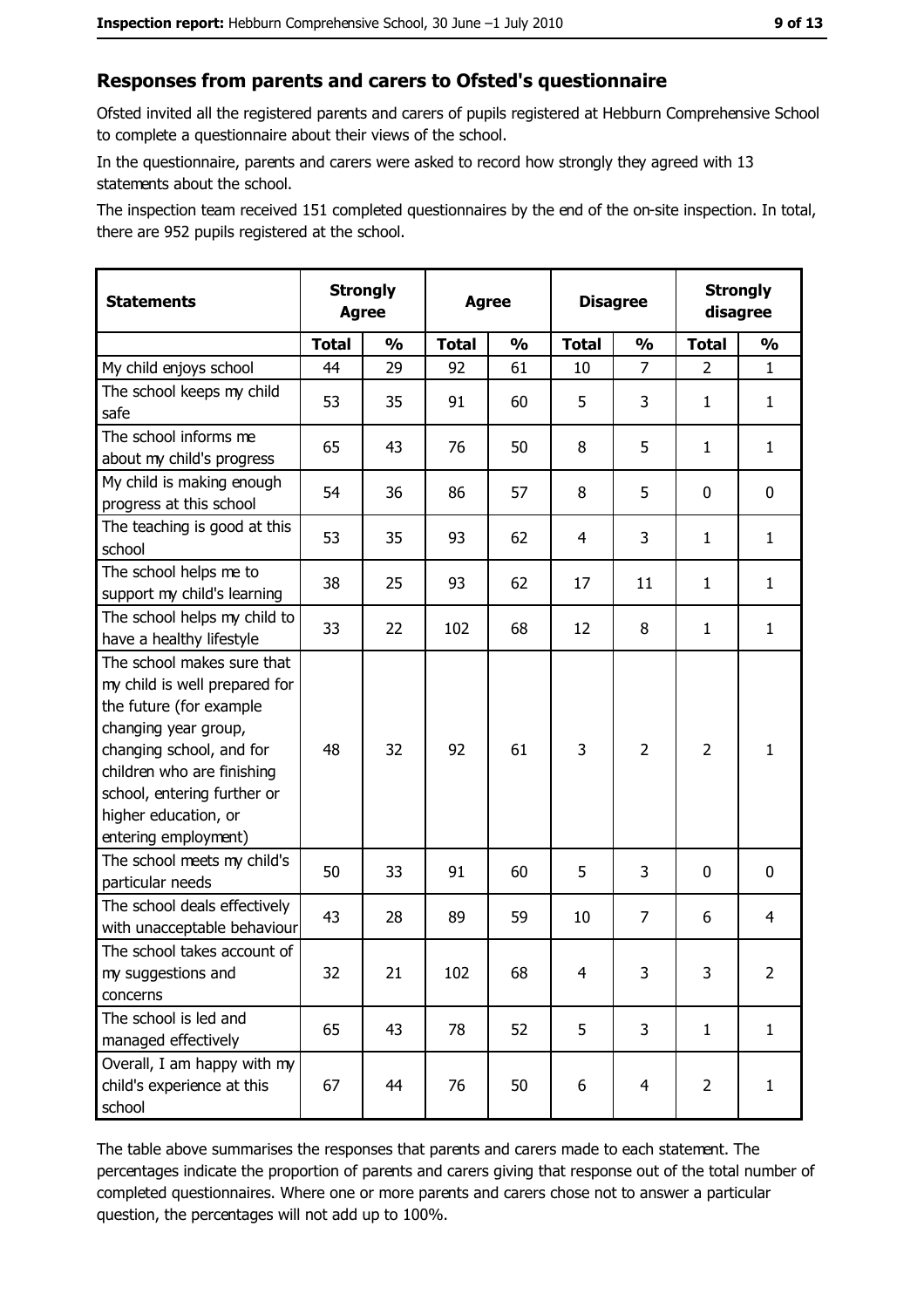# Glossary

| Grade   | <b>Judgement</b> | <b>Description</b>                                                                                                                                                                                                               |  |
|---------|------------------|----------------------------------------------------------------------------------------------------------------------------------------------------------------------------------------------------------------------------------|--|
| Grade 1 | Outstanding      | These features are highly effective. An oustanding<br>school provides exceptionally well for its pupils' needs.                                                                                                                  |  |
| Grade 2 | Good             | These are very positive features of a school. A school<br>that is good is serving its pupils well.                                                                                                                               |  |
| Grade 3 | Satisfactory     | These features are of reasonable quality. A satisfactory<br>school is providing adequately for its pupils.                                                                                                                       |  |
| Grade 4 | Inadequate       | These features are not of an acceptable standard. An<br>inadequate school needs to make significant<br>improvement in order to meet the needs of its pupils.<br>Ofsted inspectors will make further visits until it<br>improves. |  |

# What inspection judgements mean

## **Overall effectiveness of schools**

|                       | Overall effectiveness judgement (percentage of<br>schools) |      |                     |                   |
|-----------------------|------------------------------------------------------------|------|---------------------|-------------------|
| <b>Type of school</b> | <b>Outstanding</b>                                         | Good | <b>Satisfactory</b> | <b>Inadequate</b> |
| Nursery schools       | 51                                                         | 45   | 0                   | 4                 |
| Primary schools       | 6                                                          | 41   | 42                  | 10                |
| Secondary schools     | 8                                                          | 34   | 44                  | 14                |
| Sixth forms           | 10                                                         | 37   | 50                  | 3                 |
| Special schools       | 32                                                         | 38   | 25                  | 5                 |
| Pupil referral units  | 12                                                         | 43   | 31                  | 14                |
| All schools           | 9                                                          | 40   | 40                  | 10                |

New school inspection arrangements were introduced on 1 September 2009. This means that inspectors now make some additional judgements that were not made previously.

The data in the table above is for the period 1 September to 31 December 2009 and is the most recently published data available (see www.ofsted.gov.uk). Please note that the sample of schools inspected during the autumn term 2009 was not representative of all schools nationally, as weaker schools are inspected more frequently than good or outstanding schools.

Percentages are rounded and do not always add exactly to 100. Secondary school figures include those that have sixth forms, and sixth form figures include only the data specifically for sixth form inspection judgements.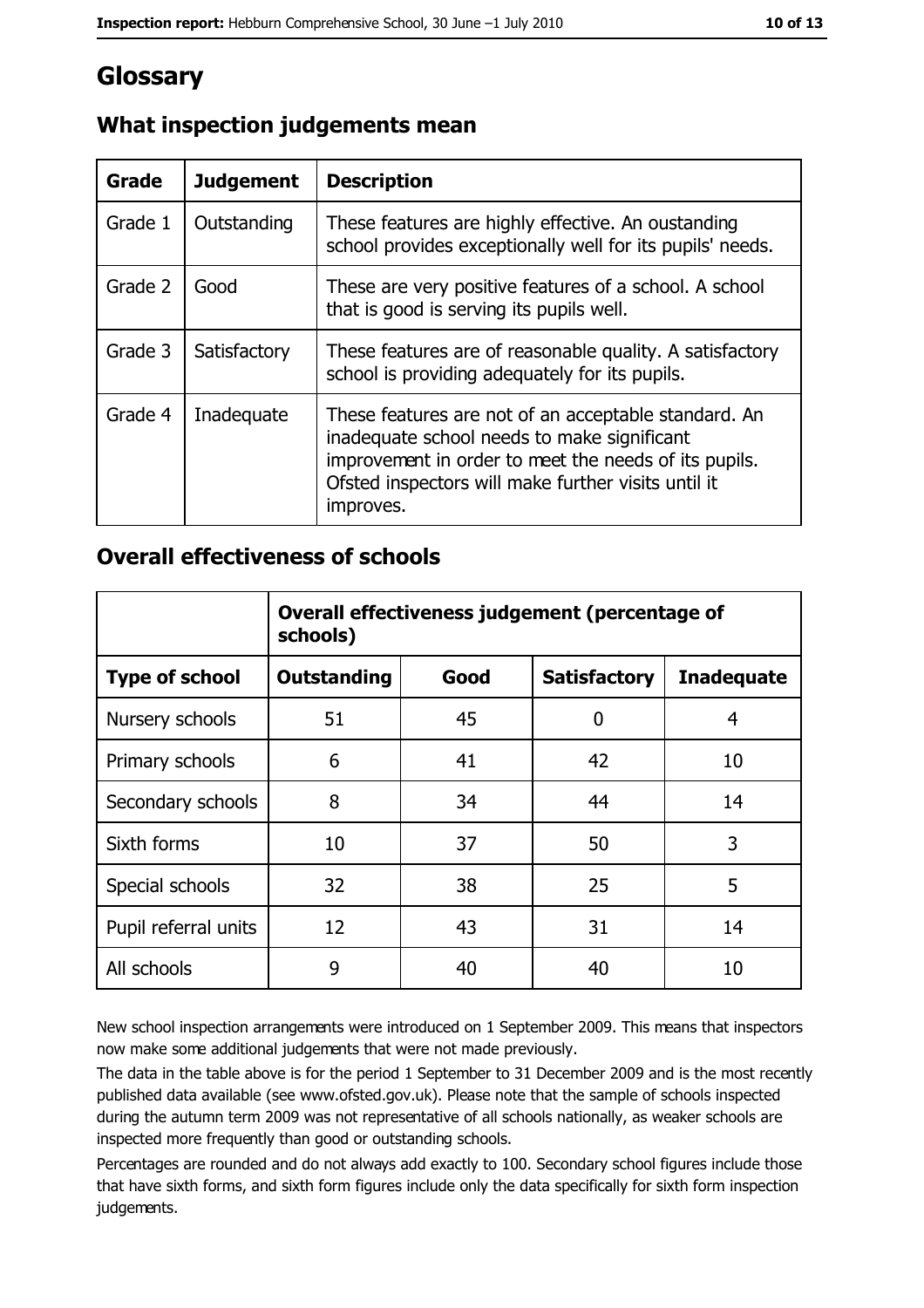# **Common terminology used by inspectors**

| Achievement:                  | the progress and success of a pupil in<br>their learning, development or training.                                                                                                                                                                                                                           |
|-------------------------------|--------------------------------------------------------------------------------------------------------------------------------------------------------------------------------------------------------------------------------------------------------------------------------------------------------------|
| Attainment:                   | the standard of the pupils' work shown by<br>test and examination results and in<br>lessons.                                                                                                                                                                                                                 |
| Capacity to improve:          | the proven ability of the school to<br>continue improving. Inspectors base this<br>judgement on what the school has<br>accomplished so far and on the quality of<br>its systems to maintain improvement.                                                                                                     |
| Leadership and management:    | the contribution of all the staff with<br>responsibilities, not just the headteacher,<br>to identifying priorities, directing and<br>motivating staff and running the school.                                                                                                                                |
| Learning:                     | how well pupils acquire knowledge,<br>develop their understanding, learn and<br>practise skills and are developing their<br>competence as learners.                                                                                                                                                          |
| <b>Overall effectiveness:</b> | inspectors form a judgement on a school's<br>overall effectiveness based on the findings<br>from their inspection of the school. The<br>following judgements, in particular,<br>influence what the overall effectiveness<br>judgement will be.                                                               |
|                               | The school's capacity for sustained<br>improvement.<br>Outcomes for individuals and groups<br>of pupils.<br>The quality of teaching.<br>The extent to which the curriculum<br>meets pupil's needs, including where<br>relevant, through partnerships.<br>The effectiveness of care, guidance<br>and support. |
| Progress:                     | the rate at which pupils are learning in<br>lessons and over longer periods of time. It<br>is often measured by comparing the<br>pupils' attainment at the end of a key<br>stage with their attainment when they<br>started.                                                                                 |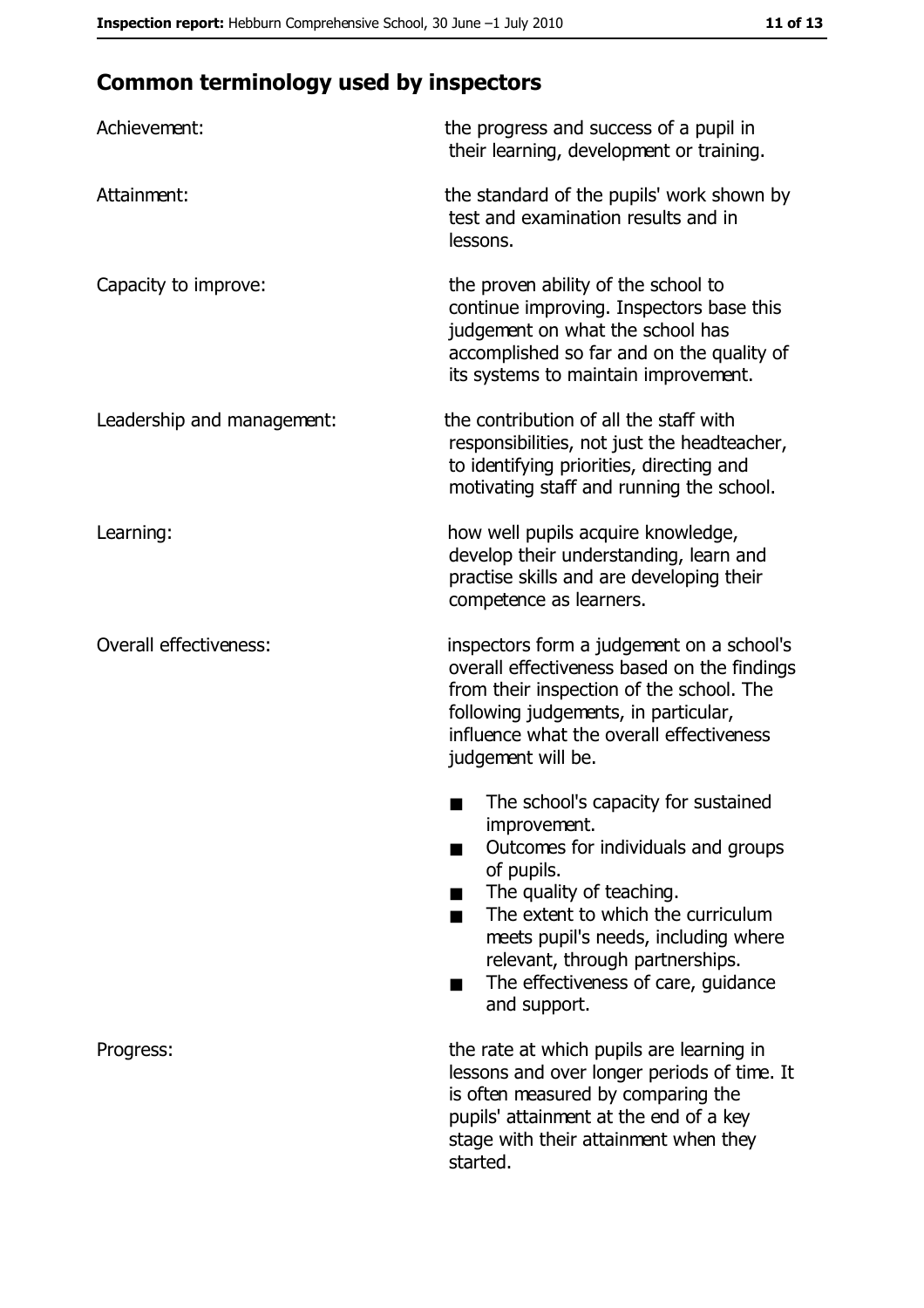This letter is provided for the school, parents and carers to share with their children. It describes Ofsted's main findings from the inspection of their school.



#### 2 July 2010

Dear Students

#### Inspection of Hebburn Comprehensive School, Hebburn, NE31 2QU

Thank you for welcoming me and the other inspectors to your school. We appreciated the time you spent talking to us, in meetings, in lessons and around the school. Many of you and your parents filled in a questionnaire and this meant we were able to take into account a large range of views.

We found that Hebburn Comprehensive School provides you with a satisfactory education. You are cared for well and this enables you to make the decisions needed to move onto the next stage of your education. Your parents are also pleased with the support you receive. Many of you take advantage of the vast opportunities which are available for you. You behave well in school, especially in the social areas and at break and lunch. You also make a very positive contribution to your local community, and to the wider community through fundraising and different activities. You are all now attending regularly. You are happy with the way that your views are heard.

To make Hebburn Comprehensive School an even better school we have asked that:

- in all lessons you are provided with activities which you find interesting and which  $\blacksquare$ support and challenge you to make better progress
- everybody is focused on improving day-to-day teaching and learning.

To play your part you need to continue to attend school and continue to make your views known through your school council.

I wish you well for the future.

Yours sincerely

Tanya Harber Stuart

Her Majesty's Inspector